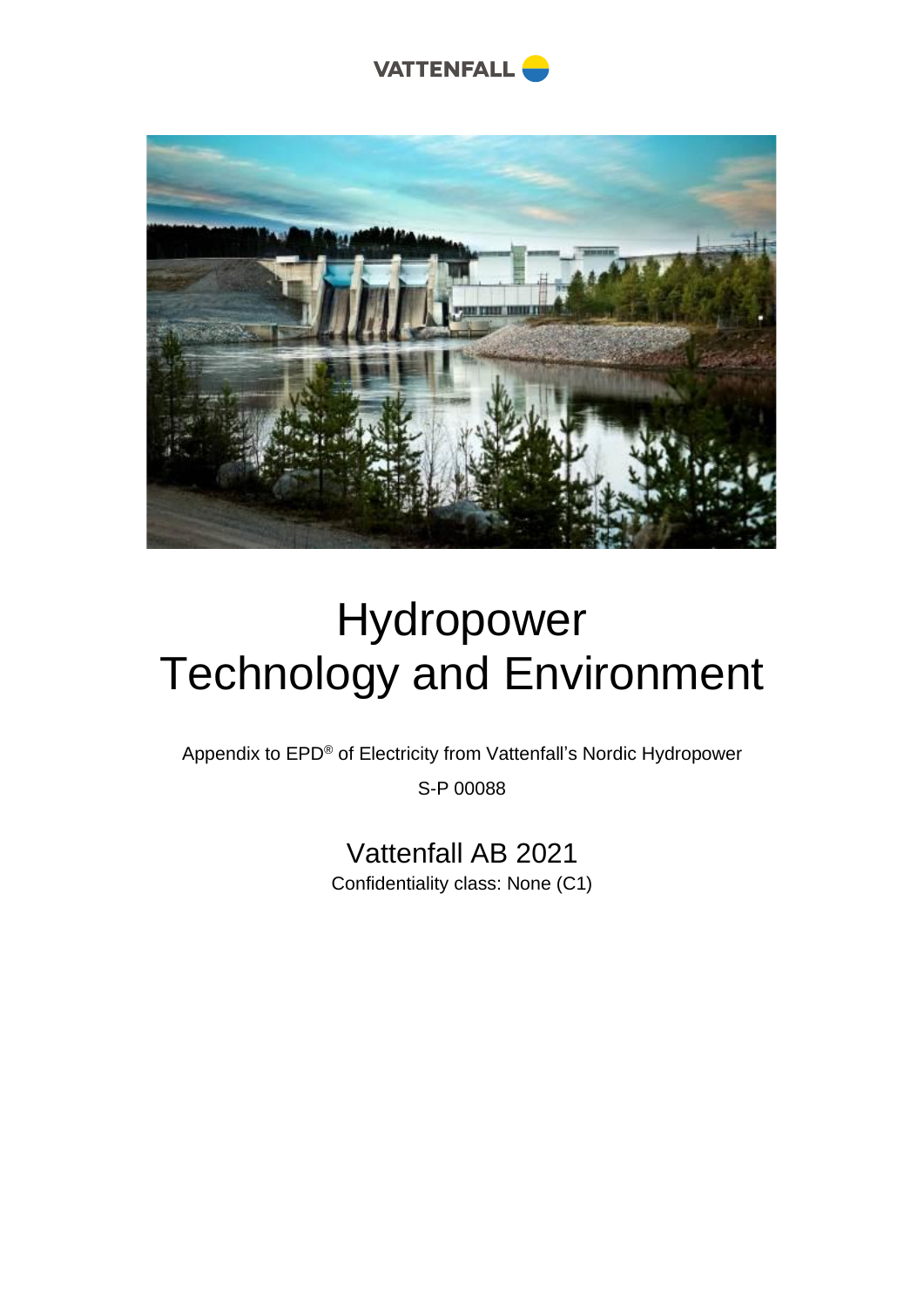

## Table of Contents

| 1.   | <b>Introduction</b>                                 | 3  |
|------|-----------------------------------------------------|----|
| 2.   | Electricity generation in a hydropower plant        | 4  |
| 2.1. | The power plant                                     | 4  |
| 2.2. | Energy conversion                                   | 5  |
| 3.   | <b>Dams and reservoirs</b>                          | 5  |
| 3.1. | General                                             | 5  |
| 3.2. | Embankment (earth- and rock-fill) dams              | 6  |
| 3.3. | Concrete dams                                       | 7  |
| 4.   | The power plant                                     |    |
| 4.1. | General                                             | 8  |
| 4.2. | <b>Turbines</b>                                     | 8  |
| 4.3. | Generator and transformer                           | 10 |
| 4.4. | Waterways: Penstocks, tail races and surge chambers | 10 |
| 5.   | <b>Environmental impact</b>                         | 11 |
| 5.1. | General                                             | 11 |
| 5.2. | Emissions of oils and lubricants to soil and water  | 11 |
| 5.3. | Impacts caused by Hydropower Regulation             | 11 |
| 5.4. | Landscape and Land-use                              | 12 |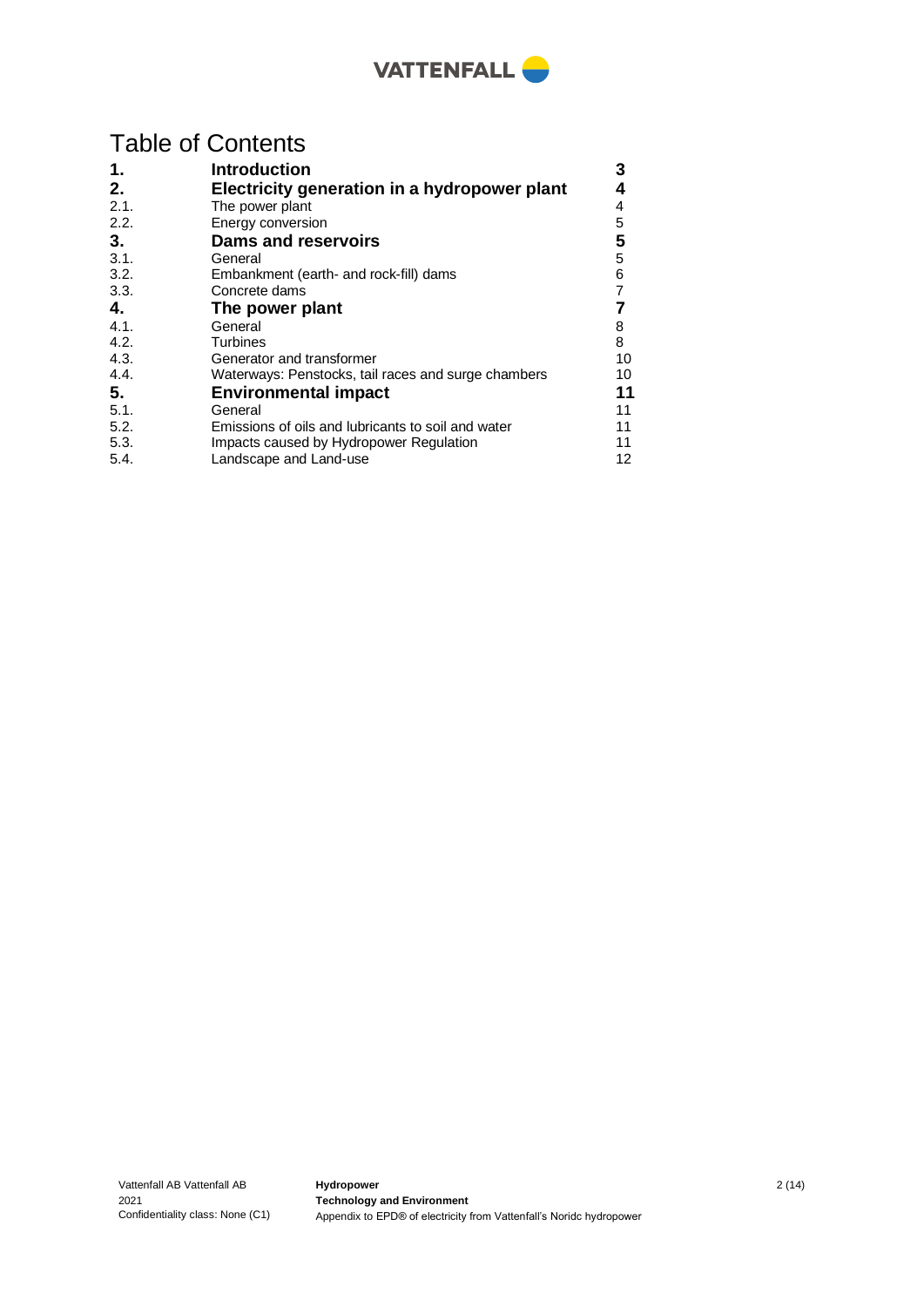

## <span id="page-2-0"></span>1.Introduction

This is an appendix to Vattenfall's certified Environmental Product Declaration EPD® for electricity from hydropower in the Nordic region.

Vattenfall BU Hydro Nordic operate, develop and are responsible for 84 whole- or part owned hydro power plants in Sweden and Finland. The hydropower generation that BU Hydro Nordic disposes from majority owned plants during an average year is 31 TWh which corresponds to about half of the total hydro power production in Sweden. Several reservoirs enable the generation to follow the load curve, and electricity can be delivered without backup sources.

The hydropower technology was developed at the end of the 19<sup>th</sup> century, and the first time the kinetic energy of water was used for the generation of electricity was in 1882. Large-scale hydropower development was started in Sweden during the 1910's and reached its peak between 1950 and 1970. The access to hydropower electricity was of importance for the industrialisation process in Sweden. Electricity was a prerequisite for developing industries like forestry and mining, and for the extension of the railway network.

The hydrological cycle, the continuous circulation of water from ocean to atmosphere to land and back to the ocean through evaporation, condensation, precipitation and runoff, is a prerequisite for hydropower. This circulation is run by the, in the foreseeable future, non-exhaustible solar radiation and gravity, making hydropower a renewable source of energy.

Hydropower, like all types of energy conversion, affects the environment. The regulation of a watercourse and the construction of dams, reservoirs and power plants affect and change the landscape and the natural environment. Where there used to be rapids and streams, water reservoirs are created that are more similar to lakes in their appearance. Land reclamation destroys or changes forest areas, arable land and natural habitats, which in turn affect land use for forestry, agriculture, reindeer husbandry, fishing and tourism. With these transformations of the landscape the preconditions for flora and fauna changes.

The purpose of this appendix is to describe the different technical solutions for the generation of hydropower electricity, and how the environment is affected by the technology.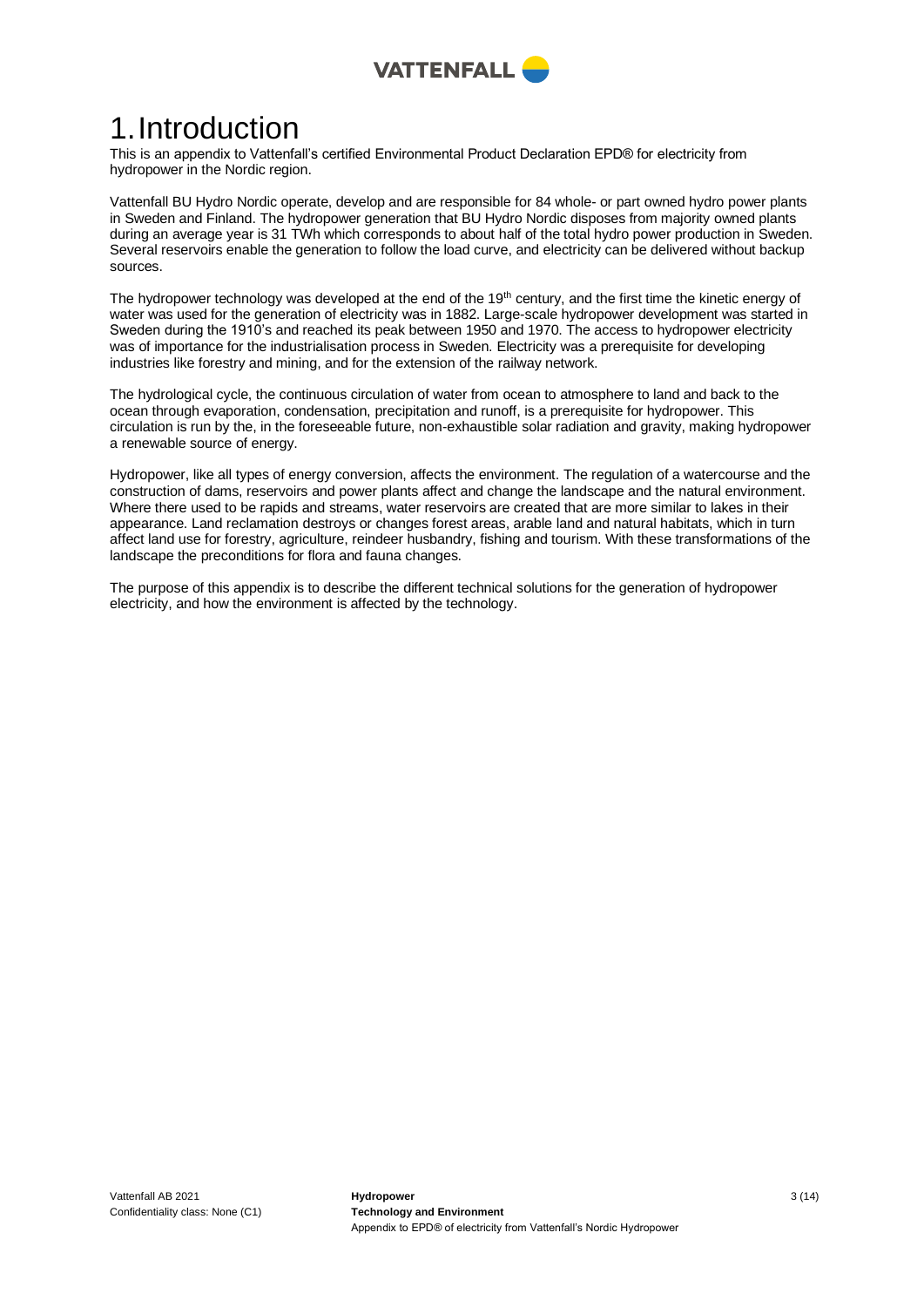

## <span id="page-3-0"></span>2. Electricity generation in a hydropower plant

## <span id="page-3-1"></span>2.1.The power plant

The figure below shows a schematic drawing of a hydropower plant. The various parts are described in detail below.



Figure 1 Schematic drawing of a hydropower plant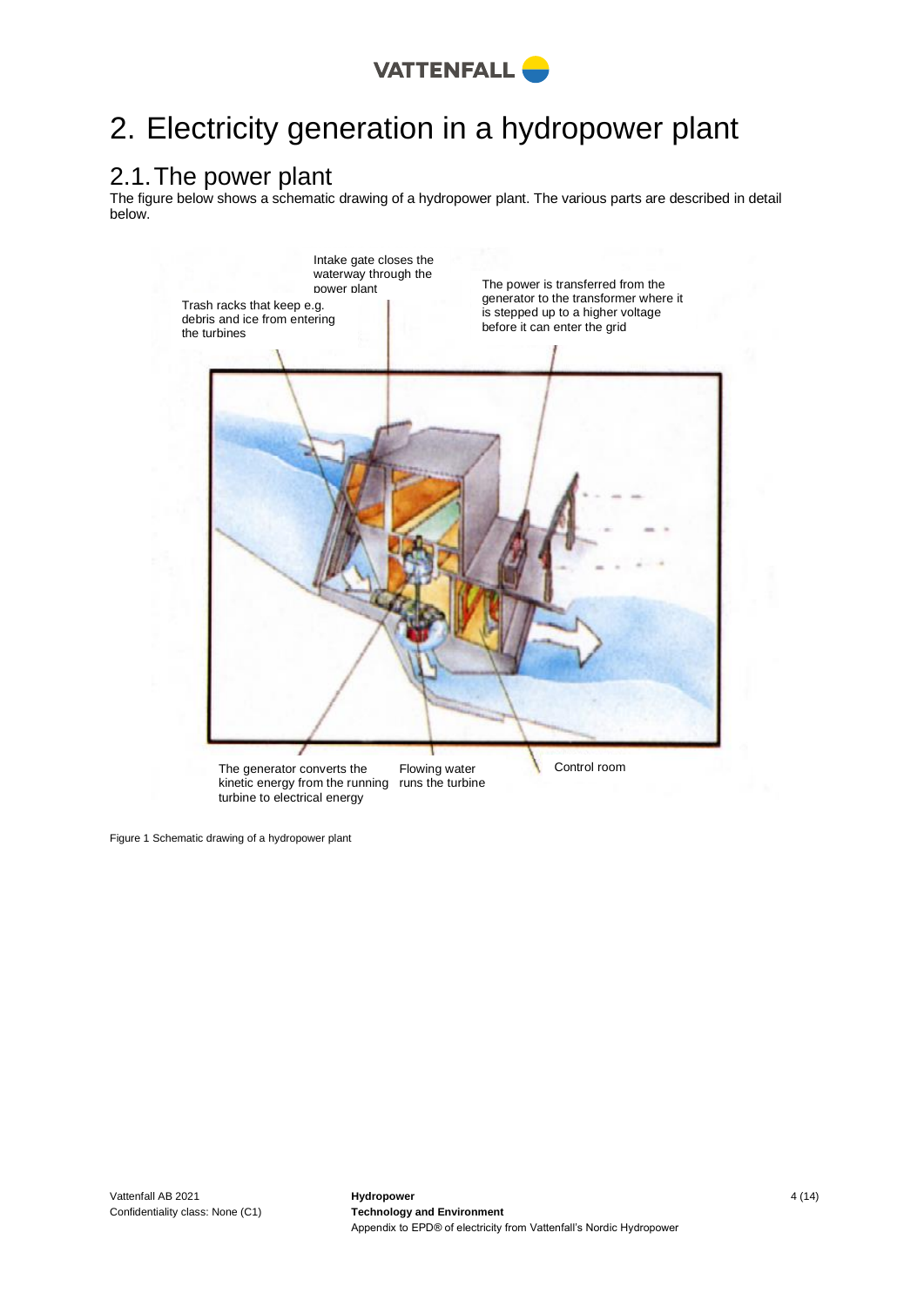

## <span id="page-4-0"></span>2.2.Energy conversion

Energy can never be spent; it only changes state. In hydropower, the difference in potential energy between two points in a river is used. The potential energy that is lost when water loses altitude is mainly converted to kinetic energy. The kinetic energy of flowing water is converted to mechanical energy in the turbine, whose runners are turned by the water. The mechanical energy is transferred via an axle to the generator where it is converted to electrical energy. The electricity is then stepped up in a transformer to the voltage of the grid and distributed to customers.

The recoverable energy from any given stretch of river is directly proportional to the discharge and the head (height of the fall), that is the amount of water per time unit and the vertical distance between the water surfaces upstream and downstream in the utilised stretch of river.

There are two principal approaches to achieving enough head for a hydropower plant:

Moderate heads (5-35 m) can be created by impounding the water in a river by constructing a dam wall – an obstacle consisting of earth, rock or reinforced concrete. The water level above the dam wall is raised compared to the natural level. The powerhouse (above-ground) is placed in the dam structure. The head can be increased by dredging and excavations downstream of the dam wall.

With high heads (in Sweden up to around 300 m), e.g. between two lakes, it is possible to construct long rock tunnels (sometimes combined with channels and/or pipes), possibly several km long, in which the water is conducted. The powerhouse is placed underground in a rock cavern. The outlet of the upper lake is closed by a dam, which might also raise the water level so that the lake can be used as a reservoir.

A head of 1 m and a discharge of 1 m<sup>3</sup>/s yield an available power of 9,8 kW which, when the efficiency ratio of the plant (normally 80-90%) has been factored in, yields the electrical capacity.

The amount of electrical energy (often expressed in the unit kWh), which can be generated in a hydropower plant with a certain capacity, depends on the availability, i.e. the share of the time that water can be passed through the turbines.

## <span id="page-4-1"></span>3. Dams and Reservoirs

### <span id="page-4-2"></span>3.1.General

Since it is difficult to store electricity in a cost-efficient way, the total generation must correspond to the market demand at all times. By storing water in a reservoir, the generation can be increased quickly as demand increases or another generation unit, e.g. a nuclear plant, shuts down. Since precipitation varies from year to year and between seasons, access to large reservoirs which can store parts of the annual or seasonal runoff and partly eliminate the difference between dry and wet years are valuable. Such reservoirs are called seasonal or annual reservoirs, and Vattenfall's largest reservoirs are Storuman on the Ume River, Suorva on the Lule River and Lake Vänern (Sweden's largest lake)...

The demand for electricity also shows a diurnal variation (e.g. a peak during the morning hours) as well as a response to the outdoor temperature. For this reason, there are also many smaller reservoirs on the rivers that are used for the daily and weekly regulation of electricity generation. This phenomenon is also known as "hydropeaking".

Dams have to be able to withstand the pressure from the impounded water. Dams are categorised into *gravity dams* and *arch dams* depending on their static mode of operation, and into *embankment dams* and *concrete dams* depending on their construction material. Gravity dams carry the water pressure with their own weight, and can be built from all of the construction materials mentioned. Arch dams carry the water pressure through their arching action, and are built almost exclusively of reinforced concrete. Dams are designed and constructed in different ways depending on the natural conditions in each individual case. For safety reasons, all dams are equipped with spillways to enable the release of excess water during very high discharges in the river and to ensure minimum flow if the turbines would stop. This excess water is water that cannot be stored in the reservoir in spite of the turbines working at full capacity. The water is then routed past the dam through the spillway gates, or over the top of the dam on overflow dams.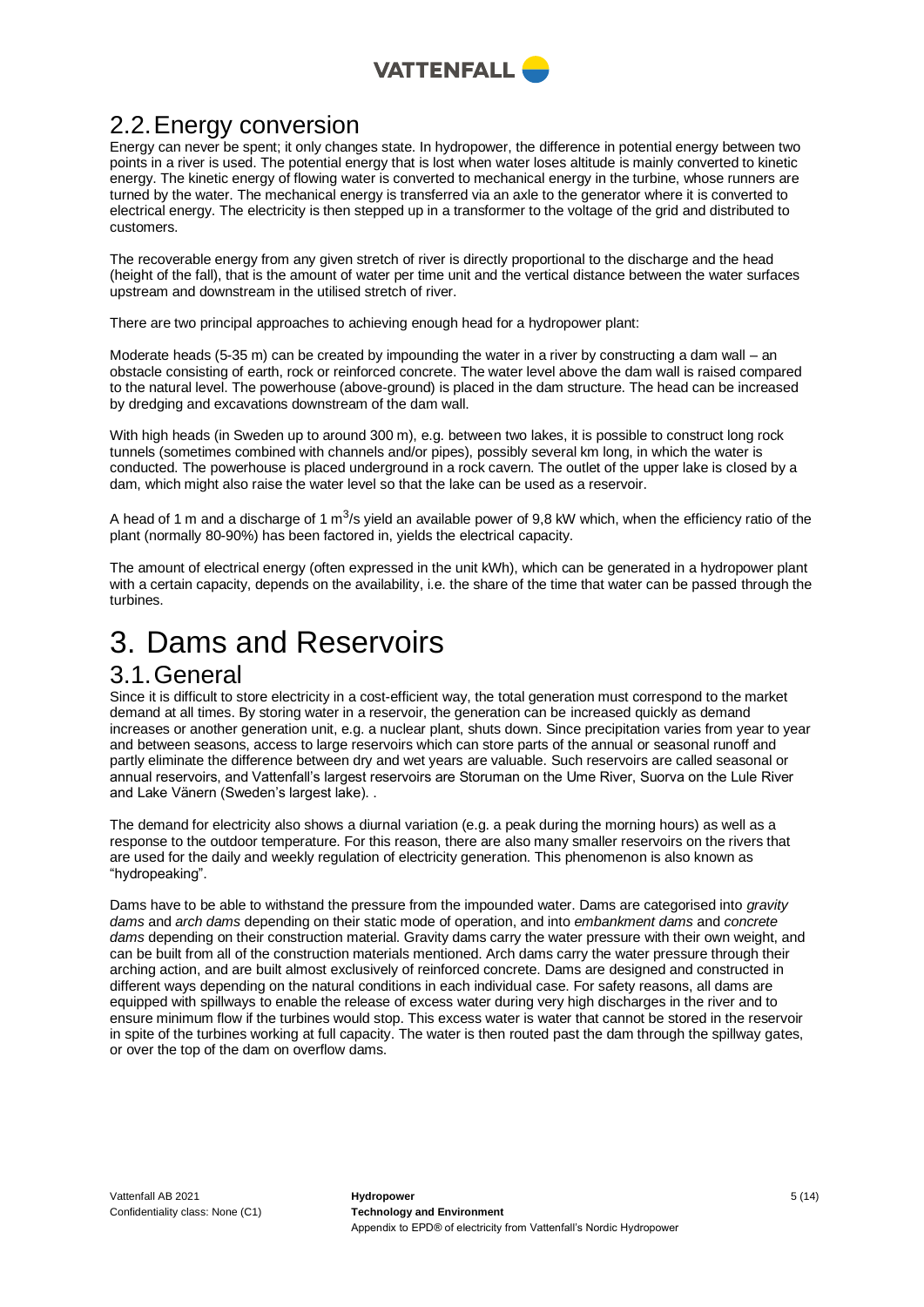

## <span id="page-5-0"></span>3.2.Embankment (earth- and rock-fill) dams

These dams constitute the most common dam type in Sweden. It is generally best suited to situations with low to medium-height dams with a long crest. They are gravity dams and are constructed with sufficient weight to be able to withstand water pressure and erosion from the impounded water. The dam wall mainly consists of compacted earth (moraine, sand, gravel) or blasted rock. As a consequence of the chosen technology, the cross section becomes relatively large. Base widths of over 100 metres are not unusual, creating a need for large amounts of fill material.

Embankment dams consist of different zones (see figure below):

*A sealing water-tight core* limits the flow of water through the dam wall.

*Filter zones* keep material from being removed from the core.

*Support zones* give the dam stability.

*Grouting*, the rock is injected with concrete in order to prevent seepage of water through natural cracks and fissures under the dam wall.

*Erosion protection* is found superficially on the slope and protects against wave action, ice, precipitation and flooding.



Figure 2 Schematic sketch: cross section of an earth/rock-fill dam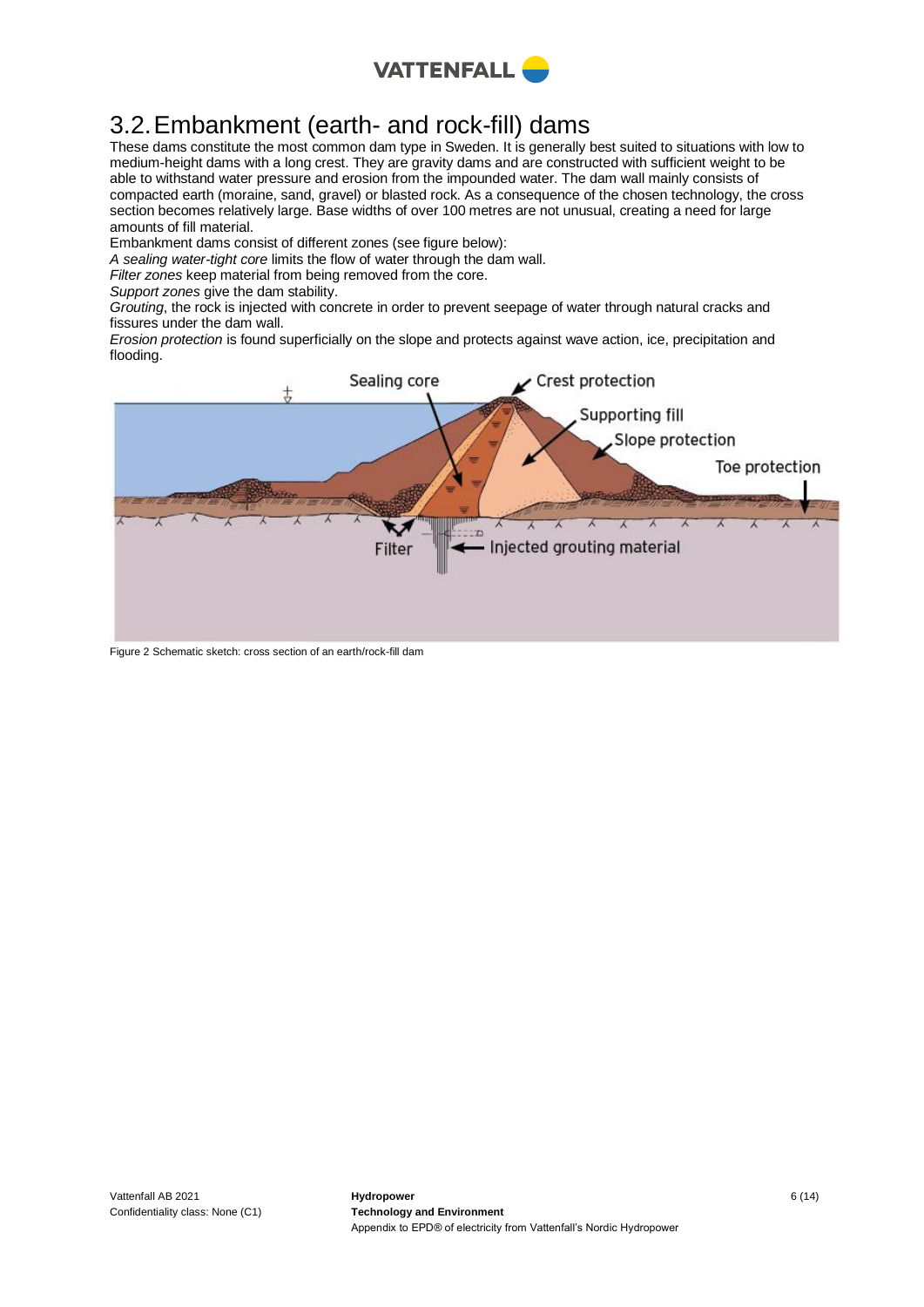

### <span id="page-6-0"></span>3.3. Concrete dams

Concrete dams are primarily used for medium-high to high dams. They are considerably slimmer than embankment dams. In Sweden, concrete dams are represented by both gravity dams and arch dams.

*Gravity dams* are similar in appearance to embankment dams, and are characterised by the way the dam's own weight keeps it from overturning. The dam's weight stabilises the pressure from the water and transfers it to the underlying ground through friction. In order to achieve enough weight and stability, the cross section is either triangular or trapezoidal, and the crest straight. *Buttress dams* have a non-permeable sloping face slab (1) which is supported by a number of concrete pillars/buttresses (2). A buttress dam is stabilised by its own weight aided by the water pressure on the face slab. The weight of the water is transferred via the face slab to the buttresses and down into the bedrock. *Arch dams* are rare in Sweden. Simply put, they consist of a wall of reinforced concrete with high structural strength. The wall is curved with the convex side turned upstream towards the reservoir. The figure shows an arch dam from above. Arch dams are comparatively thin and light in comparison to gravity dams, and can withstand extensive movement in the bedrock, provided these movements are evenly distributed along the dam's extension. The arching action transfers most of the horizontal force of the water to the bedrock at the lateral contact. The ideal location for an arch dam is in very narrow sections (canyons), and where the rock walls are capable of carrying the resulting load.





Figure 3 Illustration of a buttress dam to the left and an arch dam to the right



Figure 4 Downstream views of, on the left, a buttress dam and, on the right, an arch dam.

## <span id="page-6-1"></span>4. The Power Plant

Vattenfall AB 2021 Confidentiality class: None (C1)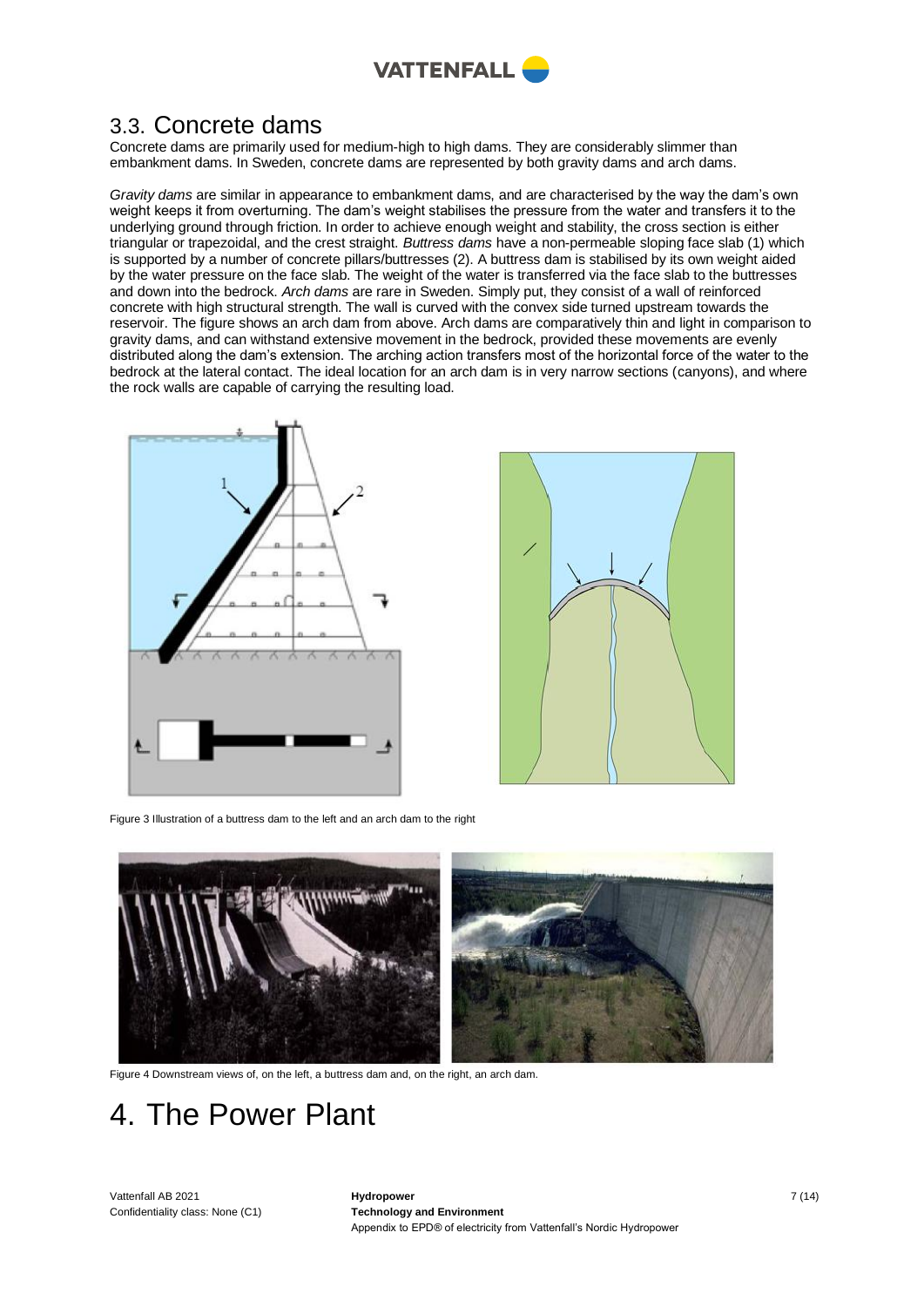

## <span id="page-7-0"></span>4.1.General

The potential energy of the water is converted to electric energy in a hydropower plant, with a water turbine connected to a generator. Depending on the head and discharge, different types and sizes of turbines and generators are utilised.

## <span id="page-7-1"></span>4.2.Turbines

A turbine consists of a runner with blades, mounted on an axle. In so-called impulse turbines, the runner rotates freely in air at atmospheric pressure, while in reaction turbines it is submerged in water and built into a turbine casing. In large reaction turbines, one normally tries to harness the kinetic energy remaining in the water after it has passed the turbine. This is accomplished with a funnel-shaped draft tube, where the flow of the water slows down and the pressure increases with the distance from the turbine, creating a negative pressure under the turbine. This creates a suction effect.

According to the direction the water is led into the turbines, they are divided into axial, radial, and diagonal turbines. In an *axial turbine*, the water is led in parallel with the axle. If the water passes through the turbine at an angle, it is a *diagonal turbine,* and if the water enters at a right angle to the axle, it is a *radial turbine*.



Figure 5 The principles for radial-, axial and diagonal turbines. The blue arrows show the direction of the incoming water.

| Table 1 The most common turbine types |                                      |                       |               |  |  |
|---------------------------------------|--------------------------------------|-----------------------|---------------|--|--|
| Turbine                               | Type                                 | <b>Capacity range</b> | Head          |  |  |
| Kaplan                                | Reaction turbine, axial              | 0-200 MW              | 10-80 metres  |  |  |
| <b>Francis</b>                        | Reaction turbine.<br>radial/diagonal | 0-700 MW              | 15-700 metres |  |  |
| <b>Pelton</b>                         | Impulse turbine, radial              | 0-500 MW              | >100 metres   |  |  |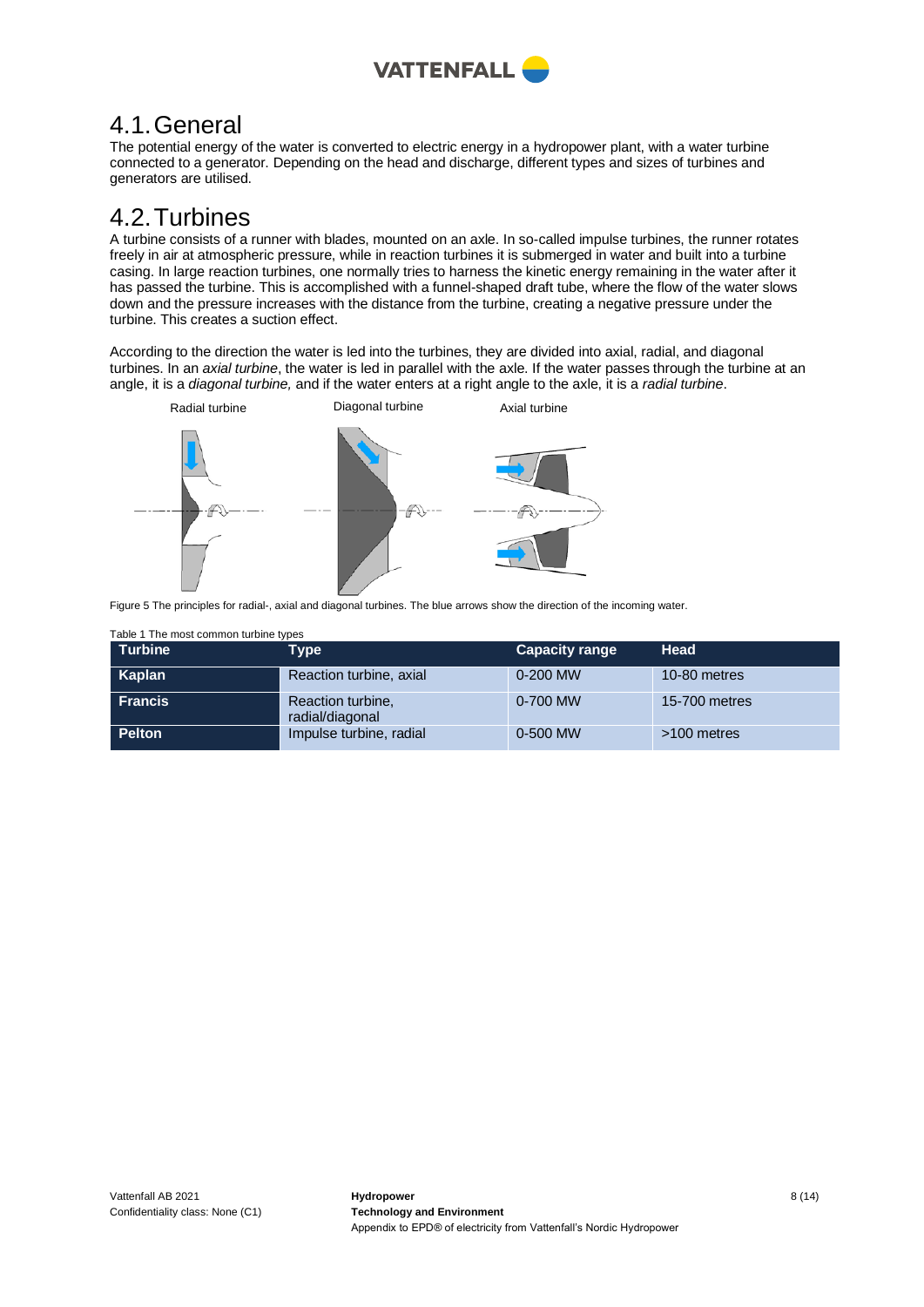



Figure 6 Runners for Kaplan turbine (upper left), Propeller turbine (upper right), Francis turbine (lower left), Francis turbine for high heads (lower right).

*Kaplan turbines* are axial reaction turbines and are used for low heads (10-80 metres) and large discharges. The runner's few blades are adjustable, and it is similar to a regular boat propeller where the flowing water makes the propeller rotate. The turbine casing is spiral-shaped and has adjustable wicket gates. The water is led through an access tube to the turbine casing, via the wicket gates and the runner to the draft tube. The sub-surface turbine is completely filled with water. The water exits the turbine through the funnel-shaped draft tube. The flow through the turbine, and thus the capacity, is regulated with the adjustable runner blades and wicket gates. Each position of the gates corresponds to an optimum angle of the blades. The adjustments are controlled hydraulically.

For certain applications there are Kaplan turbines with fixed blades, called *propeller turbines*, and in small power plants Kaplan turbines with fixed wicket gates, so called *semi-Kaplan* turbines. Another variety of Kaplan turbines is the so-called *bulb (or tubular) turbines*. In a bulb turbine, the turbine axle is placed horizontally with the generator sitting on the same axle, enclosed in the "*bulb"*. Bulb turbines are used for low heads.

A *Francis turbine* is a *radial or diagonal* reaction unit, and is used in applications with medium heads (15-700 metres) and large discharges. The design resembles a mill wheel on its side. The turbine casing is spiral-shaped and has adjustable wicket gates. Incoming water is led through the access tube to the spiral casing, through the adjustable wicket gates and the fixed runner vanes to the draft tube. This type also has the turbine casing entirely submerged under water. The exiting water is led out axially through the curved draft tube. The water flow through the turbines is controlled by the hydraulically operated wicket gates.

*Pelton turbines* are used for high heads and low discharges. They are radial impulse turbines, which also resemble a mill wheel where the runner wheel is equipped with double buckets in place of vanes. In contrast to the other two main types of turbine, the runner is situated above the level of the down-stream water surface. This means that the runner rotates in air at atmospheric pressure. The runner is made to rotate by radially incoming water which, via a nozzle and a jet deflector, hits the buckets tangentially. Exiting water falls through the outlet to the down-stream water surface. The flow through the turbine is hydraulically regulated by changing the setting of a needle in the nozzle. Since the water, via the valves, does not hit all the runner vanes at the same time, lower discharges can be utilised at high efficiencies in a Pelton unit, which is not true for Kaplan and Francis units.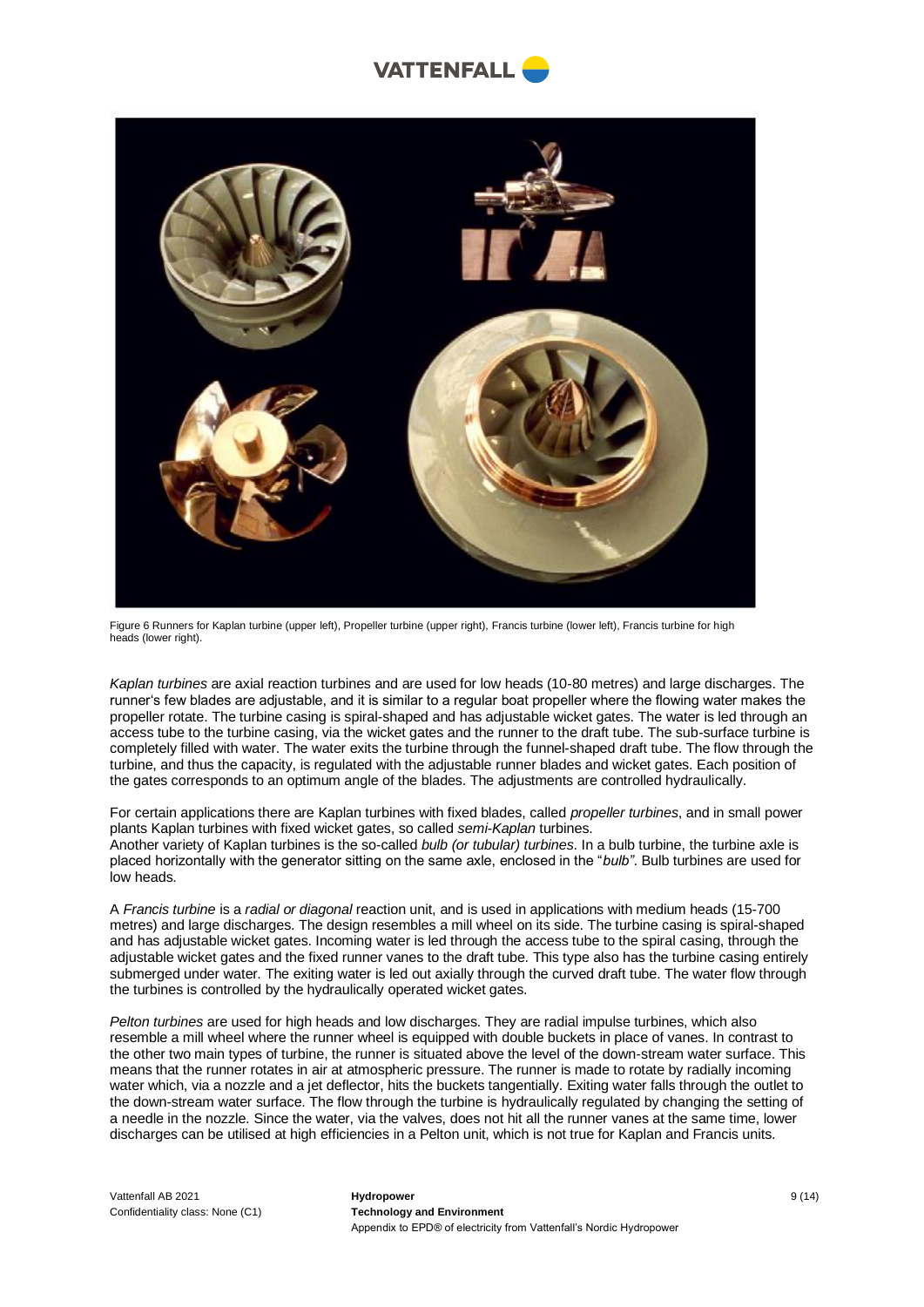

## <span id="page-9-0"></span>4.3.Generator and transformer

The turbine and the generator work jointly by rotating on the same axle. The generator converts the mechanical energy of the turbine into electrical energy. The generator voltage is normally 10-20 kV. In order to be able to transfer the electrical energy from the power plant to the consumers with minimum losses from the transmission lines, high voltage is needed (130-400 kV) so the voltage of the generated electricity is stepped up to that of the high-voltage grid in a transformer.

## <span id="page-9-1"></span>4.4.Waterways: Penstocks, tail races and surge chambers

At the upstream end, the water is led via an intake structure to the turbine in vertical or steeply inclined shafts called penstocks. After having passed through the turbine and draft tube, the water is led out through a tailrace tunnel and back to the natural river down-stream of the power plant. Penstocks and tailraces are normally blasted out of the rock alongside the natural flow of the river.

When the flow of water into a power plant changes, e.g. when the plant is shut down for maintenance, or during sudden stoppages, the water in penstock and tailrace starts to oscillate. This phenomenon is called surging. To reduce and even out the forces created by the surge, some hydropower plants are equipped with a special tunnel called a surge chamber. Also, open waterways above and below the plant can experience some stage variations due to surging.



Figure 7 Schematic view of the waterways in an underground hydropower plant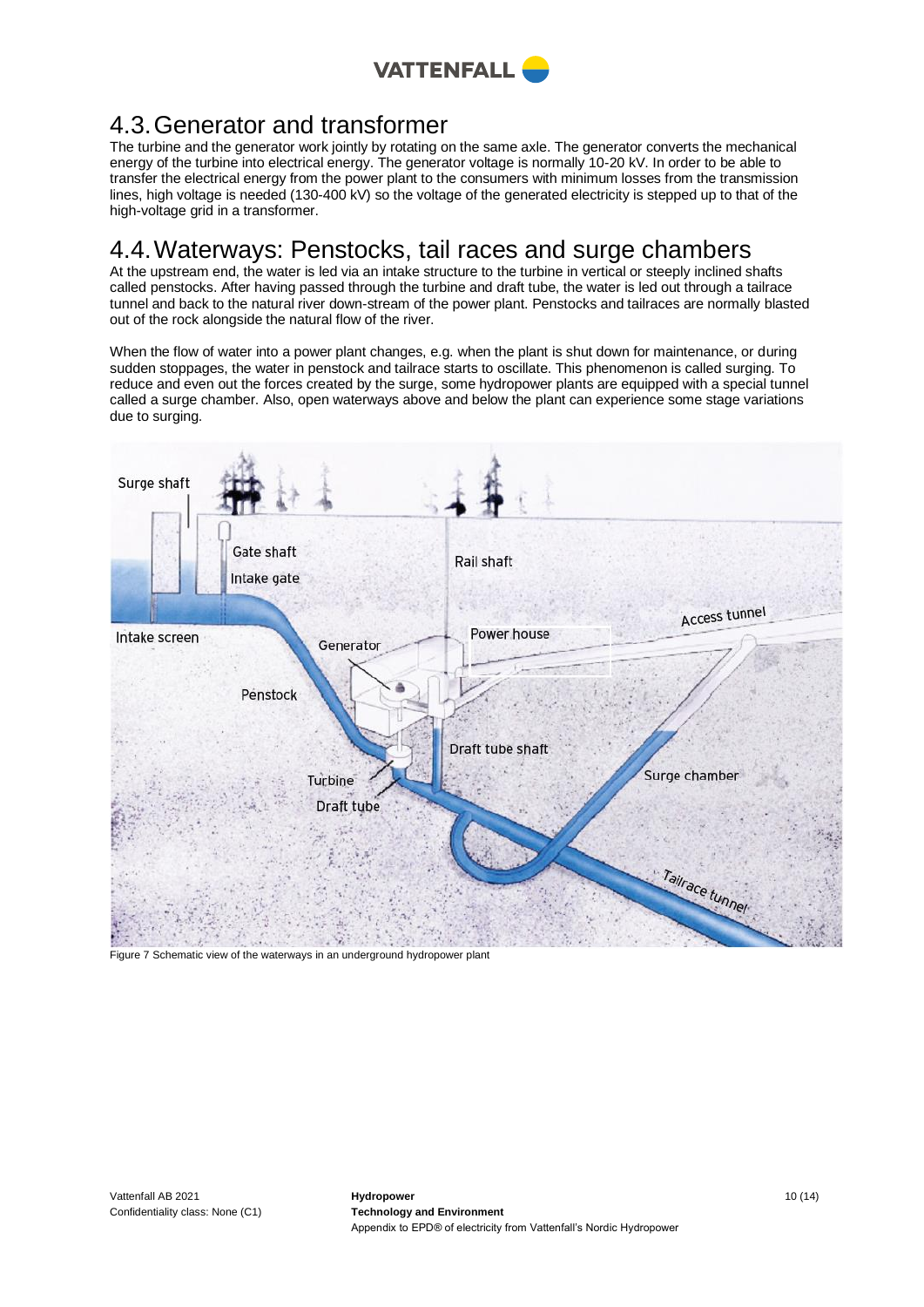

## <span id="page-10-0"></span>5. Environmental Impact

## <span id="page-10-1"></span>5.1.General

While hydropower is a stable source of renewable energy it has also wrought about an unmistakable change in the natural landscape and environment. Hydropower development has taken place over a long period, with varying levels of ambition and requirements from an environmental point of view. Environmental issues are very complex and of an inter-disciplinary nature.

Early on, consideration for other business and human activities dominated. Today, the preservation of biodiversity is considered of paramount importance. This aspect was initially not considered at all by society, and this has led to shortcomings in the background data available for the evaluation of such impacts today. Studies of Swedish rivers have shown that species normally do not disappear immediately when hydropower is developed in the catchment. However, an ecological impact is evidenced by changes in the species composition (some species become more common, others less so), as different species place different demands on their environment, which changes as a result of the development. With the exception of the banks of the multi-year reservoirs, hydropower development rarely causes the complete elimination of species and/or habitats.

The direct emissions from hydropower plants are relatively small and mainly consists of oils and lubricants.

## <span id="page-10-2"></span>5.2.Emissions of oils and lubricants to soil and water

Hydropower plants contain oils and lubricants of various types. Moving parts need greasing; certain components are controlled by oil-filled hydraulic systems; and transformers are cooled with oil. Regular maintenance instructions and the installation of supervisory equipment, oil separators, retaining structures etc., are used to minimise the emission to the biosphere.

Francis and Kaplan turbines have adjustable guide vanes in their turbine casings, which are controlled hydraulically. Kaplan turbines also have adjustable runner vanes with a hydraulic oil system in the boss of the turbine. These oil-filled control systems are located in or near the flowing water, and can leak out into the water body in the event of a breakdown. Kaplan turbines contain between 1,5 and 30  $\text{m}^3$  of oils, and Francis turbines 1,5-10 m<sup>3</sup>. Small amounts might also leak through, e.g. a bad gasket, before any warning system can sound the alarm. Pelton turbines, on the other hand, have no hydraulic systems in contact with the waterways.

Transformers are cooled with oil, but are placed in pits that catch any oil that may leak. Rainwater gathering in the transformer pits is taken care of in case it is contaminated by oils.

Intakes and spillway gates can in some cases be operated by hydraulic oil systems containing between 0,2-15  $m<sup>3</sup>$ of oil (depending on the size of the system and number of gates).

A large emission of oil could potentially cause damage to animals and plants in the river environment. The probability of a major oil leak is, however, very small, since strict precautionary measures are in place. During major overhauls, the oils are exchanged for environmentally more benign ones. Another recurrent measure is the modernisation of the turbine control systems. By changing to a high-pressure system, the total volume of oil can be reduced by 90%.

## <span id="page-10-3"></span>5.3.Impacts caused by Hydropower Regulation

The construction of dams and power plants have altered the landscape. Where there were previously rapids and streams the inundation (or flooding) of land have created reservoirs, changing the rivers natural habitats and ecological functions. The inundation of land changes the surrounding areas, destroys and changes forests, wildlife habitats, agricultural land, and scenic lands which in turn directly affects land use such as forestry, reindeer herding, fishing, agriculture and tourism.

### **Alteration of flow**

One of the great advantages of hydropower is flexibility and adjustability in both short- and long term, providing stable energy production over an entire year. An effective planning of the storage and use of water for power generation combined with a large storage capacity in reservoirs, a large part of the annual inflow is stored and redirected to periods when electricity is most needed. This also means that the natural flow of the river changes. Many ecological features that are characteristic for non-regulated rivers are linked to natural changes in flow. The natural high flows and flooding of land areas during spring flood are absent since the water will be stored and allocated to other times of the year. The natural flux of material and nutrients between the river and its surrounding terrestrial areas is thus negatively affected.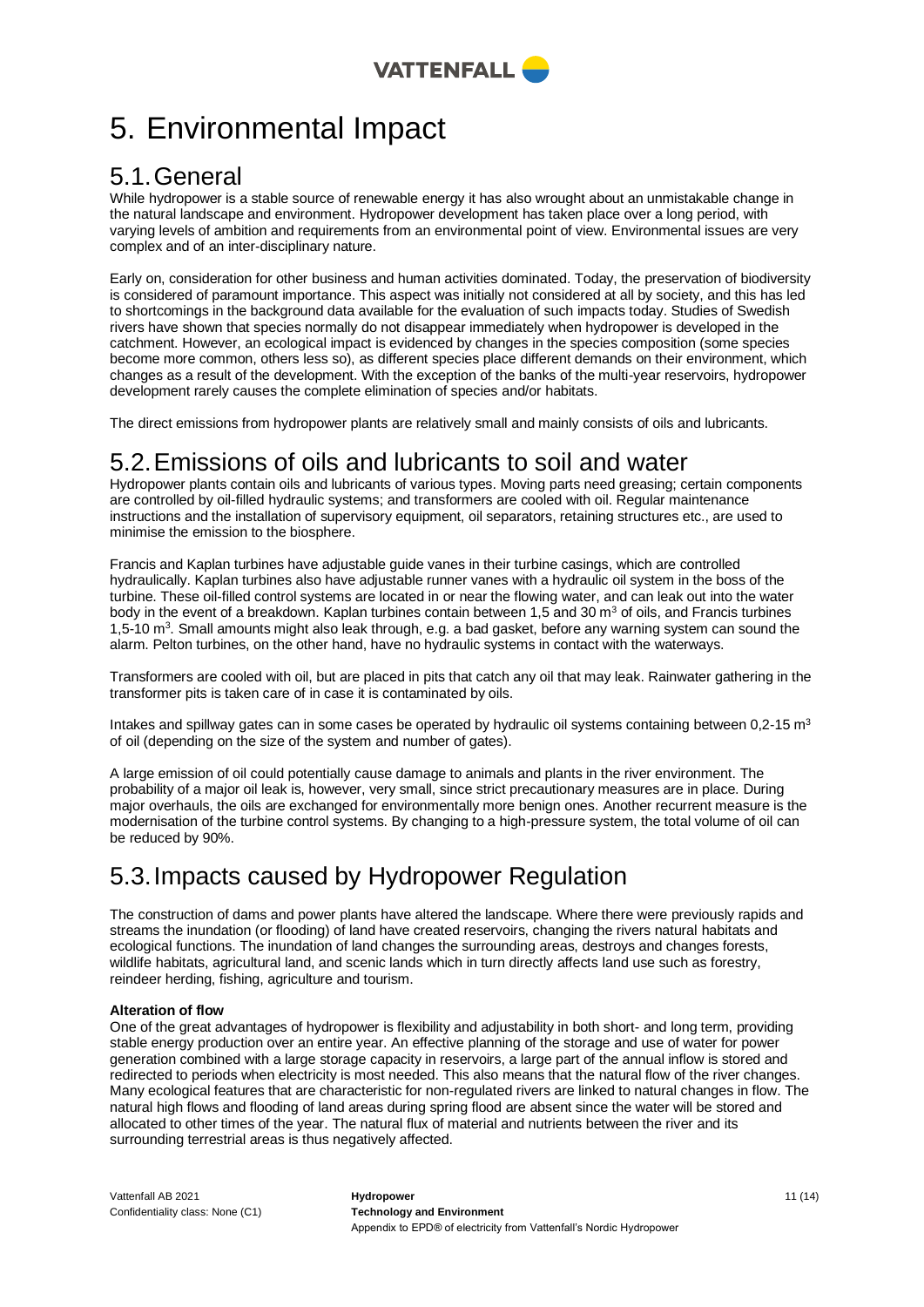

The large natural variations in flows and water level between spring and winter in non-regulated rivers is replaced by a more evenly distributed flow over the year. In some places the flow can be zero past the power plants during periods with low energy demand. This is done to conserve water to periods with high energy demand.

Since power generation uses the vertical drop to utilize the kinetic energy stored in water, the waters flow is in some places diverted into tunnels. The water is directed through the power plants turbines, leaving stretches of the natural riverbed dry. This is probably one of the most apparent visual and negative consequences of hydropower regulation.

All of this has caused a significant change of appearance and ecological function in the regulated rivers.

### **A changed environment**

This directly affects the species associated with the natural river. Migrating species such as salmon and trout are blocked from reaching their former spawning sites. Furthermore, the alteration of the rivers' hydromorphology has often meant that these spawning sites no longer exist or are significantly reduced. As a result many of the species that existed before the regulation and were characteristic for the unregulated river are disadvantaged and reduced in number whereas other species such as perch and pike, that are more adapted to the changed conditions, become more abundant.

### **What is done to reduce the impact?**

In a few places where natural spawning grounds still remain, Vattenfall have built fish ladders. For instance, this have been done in Stornorrfors in the Ume river. Generally though, the salmon, trout, grayling and whitefish populations are maintained through stocking. To compensate for this, Vattenfall owns and operates five compensation breeding farms and release 1,8 million fishes each year. In the Lule river Vattenfall release 550 000 salmon and 100 000 trout every year as a compensatory measure. The genetic variation of the stock of Lule river salmon and trout is maintained through an extensive breeding program. In a similar manner this is done in several other rivers and BU Hydro Nordic is one of the largest operators of salmon and trout hatcheries in Sweden.

The European eel stock is an example of a species in decline and in 2007 EU decided on a stock and recovery plan. In 2011 a joint program between the major power companies in Sweden, called "Krafttag ål", was started to address this issue. The goal is to halve the average hydropower mortality in rivers where the participants have operations and to increase the stocking of juvenile eel. This is done through a combination of different measures, for instance trap and transport of eel past the hydropower stations to be released into sea.

Vattenfall are also increasing R&D efforts to investigate the possibility of strengthening natural habitats in regulated rivers and/or to create new habitats, develop more efficient technical solutions for fish passage etc.

#### **A work in progress**

As described above, the regulation of water and change of natural environment is the most tangible impact of hydropower. At the same time, it is the most difficult issue to manage because it often requires relatively extensive measures. To maintain the unregulated river's natural environment combined with the regulated rivers power generation is simply not possible. A fossil-free and renewable energy production as well as a viable natural environment are both important national goals for Sweden. The governance of good ecological and chemical status is an important part of the EU Water Framework Directive.

A trade-off must be made between how different types of environmental adaptation increases the ecological status in the regulated rivers versus how it affects the ability to supply a stable source of renewable energy.

This has proven to be a huge challenge. The power companies in Sweden, in cooperation with governmental agencies and scientists, are investigating the possibilities of environmental adaptation in a balance between energy and the national and European environmental goals. The effectiveness of different mitigation measures such as fish ladders and ecologically adapted flows are at the focus of discussion. According to the National Plan for modern environmental conditions for hydro power, all Swedish hydro power stations and the watercourses they operate in will have their environmental conditions and permits tested systematically in the Land and Environment Courts. This is done to ensure that environmental improvements are made in those places where they are most cost efficient and best balanced in relation to maintaining the energy production. This work is in progress and will be an integrated part of Vattenfall's future operations. The first two of Vattenfall's smaller hydro power stations have already started on the reassessment process now.

## <span id="page-11-0"></span>5.4.Landscape and Land use

#### **Historical development**

It is obvious that values have changed regarding landscape and aesthetics since the establishment of the first impoundments. In modern planning, there is an environmental awareness that was lacking in the early days of

| Vattenfall AB 2021               | Hydropower                                                          |  |  |
|----------------------------------|---------------------------------------------------------------------|--|--|
| Confidentiality class: None (C1) | <b>Technology and Environment</b>                                   |  |  |
|                                  | Appendix to EPD® of electricity from Vattenfall's Nordic Hydropower |  |  |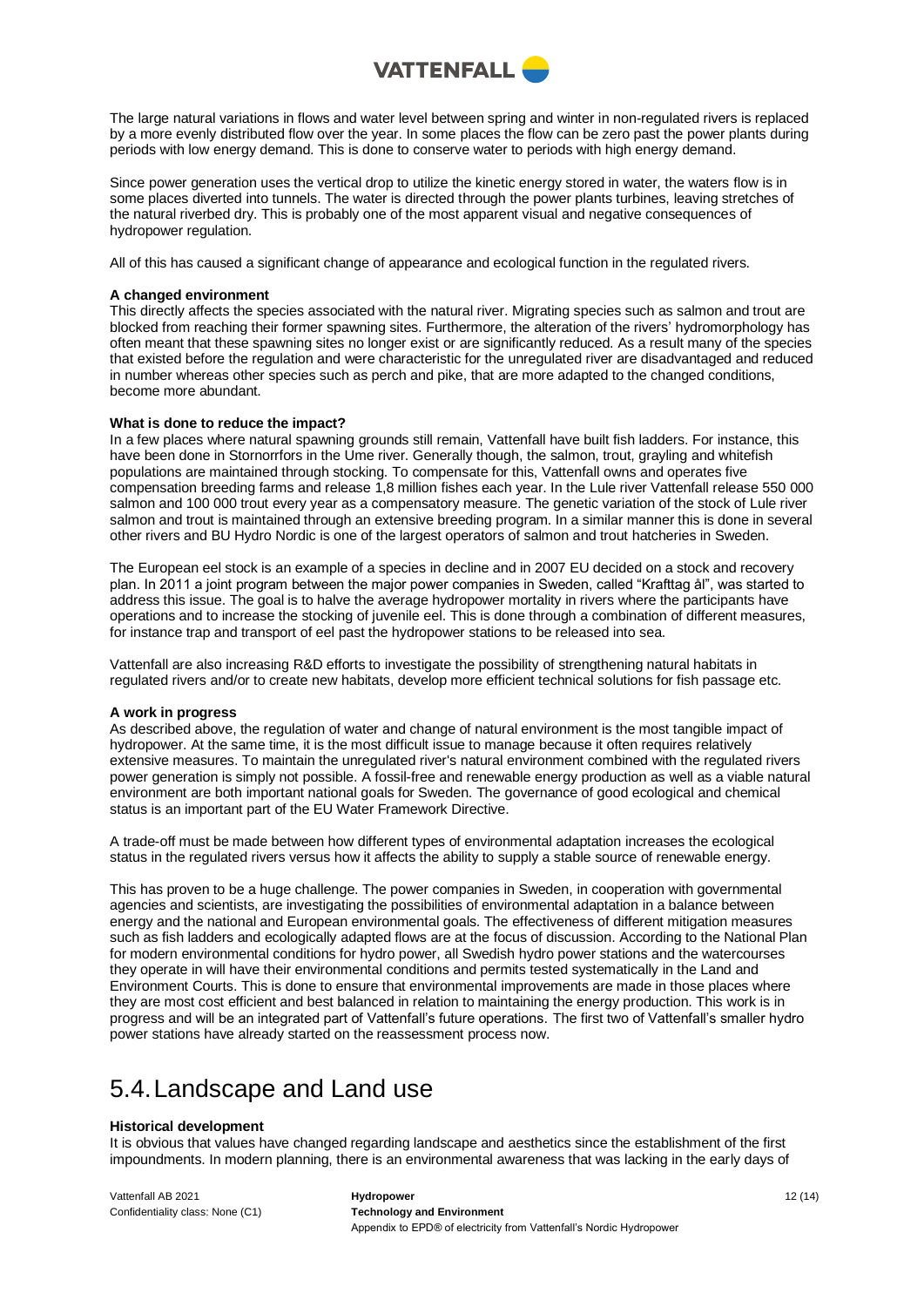

industrialisation. The first large hydropower plants, Trollhättan (Göta river), Älvkarleby (Dal river) and Porjus (Lule river), which were constructed during the 1905-1915 period, were designed as national monuments in the landscape. They represented a gateway to the "New Sweden", a new era with development and prosperity, and significant resources were spent on the design of the plants and their surroundings. Well-known architects were hired. The plants were intended to function as examples of progress and community spirit. Therefore, they show many aspects of environmental planning, not in the sense of the green environment, but rather the surroundings of the plant.

However, differences are obvious between e.g. Porjus and Trollhättan. The large amounts of blasted rock were mainly placed in the dam in Porjus, but the surplus was deposited without environmental concerns in spoil dumps down-stream from the switchyard. The difference between the considerable care exercised in the town (Trollhättan) and its surrounding populated areas is contrasted with what was done in the wilderness (Porjus), where one had free access to the natural resource, a typical attitude for that time.

During the 1940's, approximately twenty hydropower plants were built around the country, and large river catchments were regulated at the same time. This is the period during which the debate over environment, conservation and resettlement really started in earnest. The positive attitude towards hydropower development was no longer a foregone conclusion. The government's opinion regarding the need for electricity was decisive quick action was of the essence! Environmental issues played a minor role and were not dealt with in the permitting procedures in the Water Court. The only issues dealt with there were encroachment, impoundment, fishing and floating of timber. The excess amount of blasted rock was the most important environmental impact to be dealt with. Roads were constructed at a rate not previously seen, and the entire landscape was changed.

One of the main features of landscape architecture during the forties and fifties was the pre-planning of not just the plant and dam, but also of the spoil dumps, etc. The disposal of these was no longer treated as an afterthought. The idea was to blend into the landscape, to the extent that this was possible. During the later part of the fifties, this changed. The goal was no longer a "natural landscape", but instead the terraces were shaped like buildings in the landscape. The hard edges, straight lines and open surfaces typical of rational construction work were emphasised.

This resulted in a management problem since the bare slopes were prone to heavy erosion. Where brush tended to take over, significant clearing was necessary in order to maintain the desired openness. Messaure (in the Lule river), finished in 1963, is, in many ways, typical of this opinion that the power plant should be an independent body in the landscape and not camouflaged. The enormous dam, the reservoir and the large tailrace canal become dominant features in the landscape. In fact, an entirely new landscape is created.

### **A changed landscape**

The development causes changes to the landscape of both a permanent and a temporary nature. The area around a seasonal reservoir is normally severely affected. The choice of location can affect both the type of damage, as well as its magnitude. During the construction period, there are often disturbances to the hydrology, primarily through increased turbidity and sediment transport. The level of impact depends on natural conditions and on the mitigation measures.

The water level in lakes is often much higher after regulation than even the previous high-water mark. When areas that were previously vegetated are covered with water, erosion may follow. The seasonal storage also reduces discharge in the river during parts of the year,

The reduced risk of floods is often seen as a positive impact of the development. The regulation reduces both the frequency and magnitude of floods. However, problems can occur at high discharges in some cases, depending on the operational strategy for the plants. During periods with very high runoff, floods may still occur, something that has been obvious during the extreme weather conditions of recent years. Apart from this, there is also the very remote possibility of a dam break, which would cause floods in regulated rivers.

#### **Quarries, spoil dumps and infrastructure**

The construction of embankment dams demands a large amount of material, which can be sourced partly from the blasting of tunnels and waterways. However, materials with special characteristics, to safeguard the function of the dam, either in the form of soil or rock for embankment dams, or cement and ballast for concrete dams, have to be sourced from special quarries. These quarries can damage or destroy individual environmental features, and can affect water quality if they are located close to a watercourse or in an area that is later inundated by the project.

Tunnels and shafts are blasted into the rock, and the blasted material is very often used in the construction of the dam or to blend the facilities into the landscape. However, sometimes there is too much blasted material, which then has to be dumped near the power plant. It is difficult to establish vegetation cover in certain types of spoil material, and trees, whose roots can damage the dam, cannot be planted on it. This has a negative impact on the landscape.